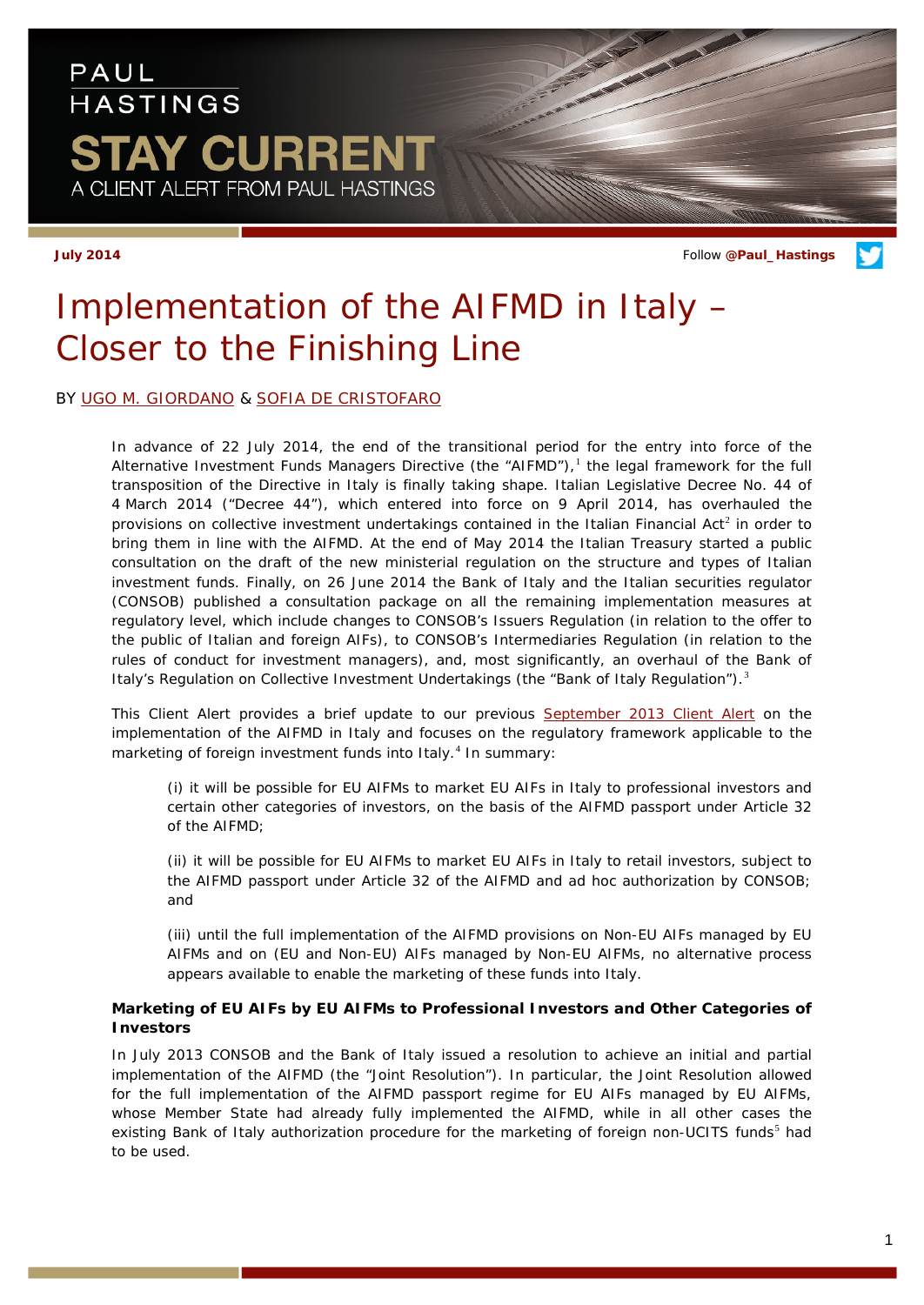This transitional regime has now ended and the marketing in Italy of EU AIFs<sup>[6](#page-4-5)</sup> managed by EU AIFMs may occur only in accordance with Article 32 of the AIFMD. In this respect, it should be noted that the draft CONSOB regulation: (a) confirms that EU AIFMs will be entitled to commence marketing in Italy when they receive from their Home Regulator confirmation that the notification package and the AIFMD certificate have been submitted to CONSOB; (b) in determining the contents of the notification package, goes beyond the reach of the AIFMD by requiring the provision of information also on any arrangement for the discharge of liability entered with the depositary.[7](#page-4-6)

#### 1. *Concept of Marketing*

The concept of marketing of foreign AIFs in Italy can be derived from the new definition of "marketing of AIFs" which has been introduced in the Italian Financial Act (being "the direct or indirect offering, at the initiative or on behalf of the AIFM, of units or shares of an AIF managed by it, addressed to investors domiciled or having their registered office in the European Union"). This definition substantially reflects the definition of "marketing" contained in the AIFMD (Article 4  $(1)(x)$ ), although it does not include the reference to "placement" activity. It also appears broadly in line with the concept of "marketing of foreign funds" as developed in the Italian regulatory practice over the last two decades. It should be noted that the specific reference to the legality of reverse enquiry contained in recital (70) of the AIFMD has not been reflected in the new Italian provisions. However "reverse enquiry" has long been accepted by Italian scholars and regulators as exempted from public offer rules, and therefore responding to a truly unsolicited enquiry by an Italian investor should not be deemed to amount to "marketing".

#### 2. *Potential Investors*

In order to define the potential investors pool which EU AIFMs may target in Italy one should look at the new provisions governing Italian AIFs. According to the Italian Financial Act, Italian AIFs can be marketed to "professional investors" (*i.e.* entities which under MIFID qualify as (a) deemed public or private professional clients, as well as (b) professional clients upon request) and to other categories of (non-professional) investors, in the latter case without having to go through the *ad hoc* procedure for retail marketing summarized below.

The draft Italian Treasury Regulation on Italian investment funds has identified the conditions upon which an Italian AIF can be marketed to Italian non-professional investors, as follows:

- 1) the minimum subscription amount should be equal to or higher than Euro 500,000;
- 2) the non-professional investor should issue a separate written statement representing that he is aware of the risks relating to the proposed investment, with specific mention of the items which must be included in the fund rules (as listed below); and
- 3) the investment should be suspended for 7 days from the date of signing, during which the investor is entitled to withdraw from the contract and to be returned the investment amount without penalties.

The fund rules of Italian AIFs must set out in particular:

- a) that the fund rules are not subject to approval by the Bank of Italy;
- b) that the AIF may derogate from the investment restrictions and diversification rules which apply to collective investment undertakings generally;
- c) the investment objective, risk profile, management style and investment techniques used by the AIF;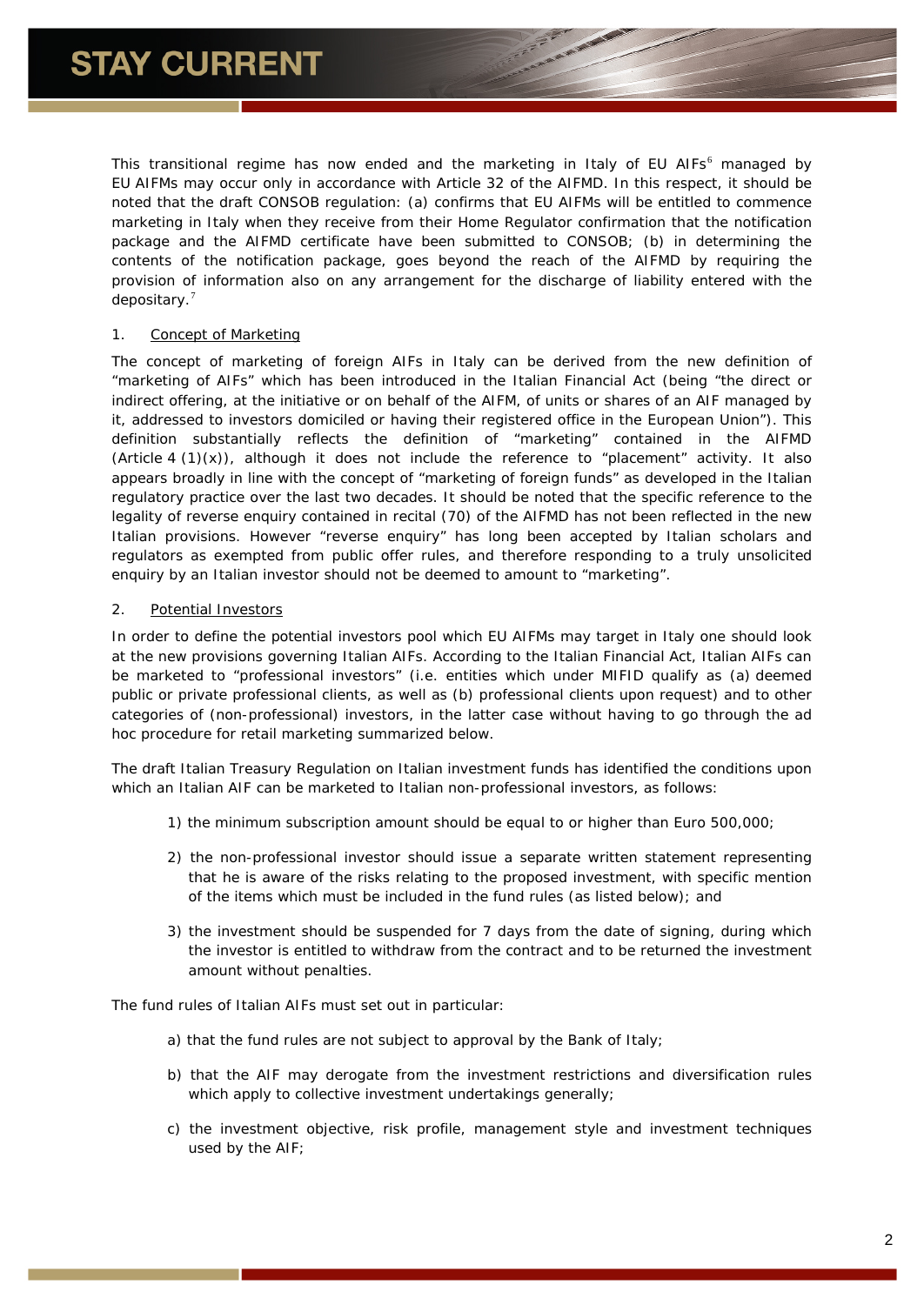- d) the maximum leverage of the AIF; and
- e) the diversification rules which apply to the AIF.

Finally, in no circumstance may the units/shares of Italian AIFs which are subscribed for by nonprofessional investors be fractioned.

Pursuant to Article 43(8) of the Italian Financial Act, EU AIFMs will be granted the same flexibility allowed for Italian AIFs and will therefore be able to market their EU AIFs to non-professional investors in Italy in the circumstances set out above, simply based on the AIFMD Article 32 passport. However, the conditions set out in 1) to 3) above will apply and, arguably, also the requirements in terms of fund rules listed in points (a) to (e) above, so EU AIFMs should take this into account when setting up an EU AIF which is intended to be marketed in Italy.

#### 3. *Marketing Arrangements*

Although this is a matter which, according to Article 32(5) of the AIFMD, should be subject to the Host Member State laws and supervision, the Italian AIFMD implementation provisions do not include any specific requirements on the "arrangements made for the marketing of AIFs and […] arrangements established to prevent units or shares of the AIF from being marketed to retail investors" (Annex IV, item (h) of the AIFMD), for the cases where EU AIFs are offered in Italy to professional investors or other investors as described in sub-section (ii) above. However, a useful clue for the preparation of the notification package for EU AIFs could be derived from the provisions applicable to the marketing in Italy or in the EU of Italian AIFs and (prospectively) to the marketing in Italy of non-EU AIFs for which Italy will be the Member State of reference. For these funds, Article 43(3)(g) of the Italian Financial Act specifically provides that, in order to achieve the aim of preventing marketing to Italian retail investors, the fund rules and all the documentation made available to investors in Italy should provide that the units or shares of the relevant AIF can be marketed only to professional investors, arguably implying that the inclusion of appropriate wording in the fund's offering and marketing documents is an arrangement which Italian provisions deem satisfactory "to prevent units or shares of the AIF from being marketed to retail investors".

#### 4. *Tax Treatment*

Decree 44 has extended to EU AIFs managed by EU AIFMs (other than real estate funds) and marketed in Italy in accordance with the AIFMD the same Italian tax treatment applicable to UCITS funds. In essence this provides that: (i) income received by investors who have invested through an Italian paying agent is subject to a 26% withholding tax, which is levied when the income is received (*i.e.* upon distribution of dividends or redemption of the shares/units of the fund) and is applied as an interim charge for investors acting in the exercise of a business activity and as a final charge for all other investors; and (ii) income received by corporate investors who have invested in the fund directly is not taxed at source and will be included in the taxable income of the relevant investor.

#### *Marketing of EU AIFs by EU AIFMs to Retail Investors*

EU AIFMs can market EU AIFs to retail investors in Italy, provided that:

- a) such EU AIFs are already marketed to retail investors in the Home Member State;
- b) the AIFMD passport procedure under Article 32 has been completed; and
- c) a further authorization is given by CONSOB, in consultation with the Bank of Italy.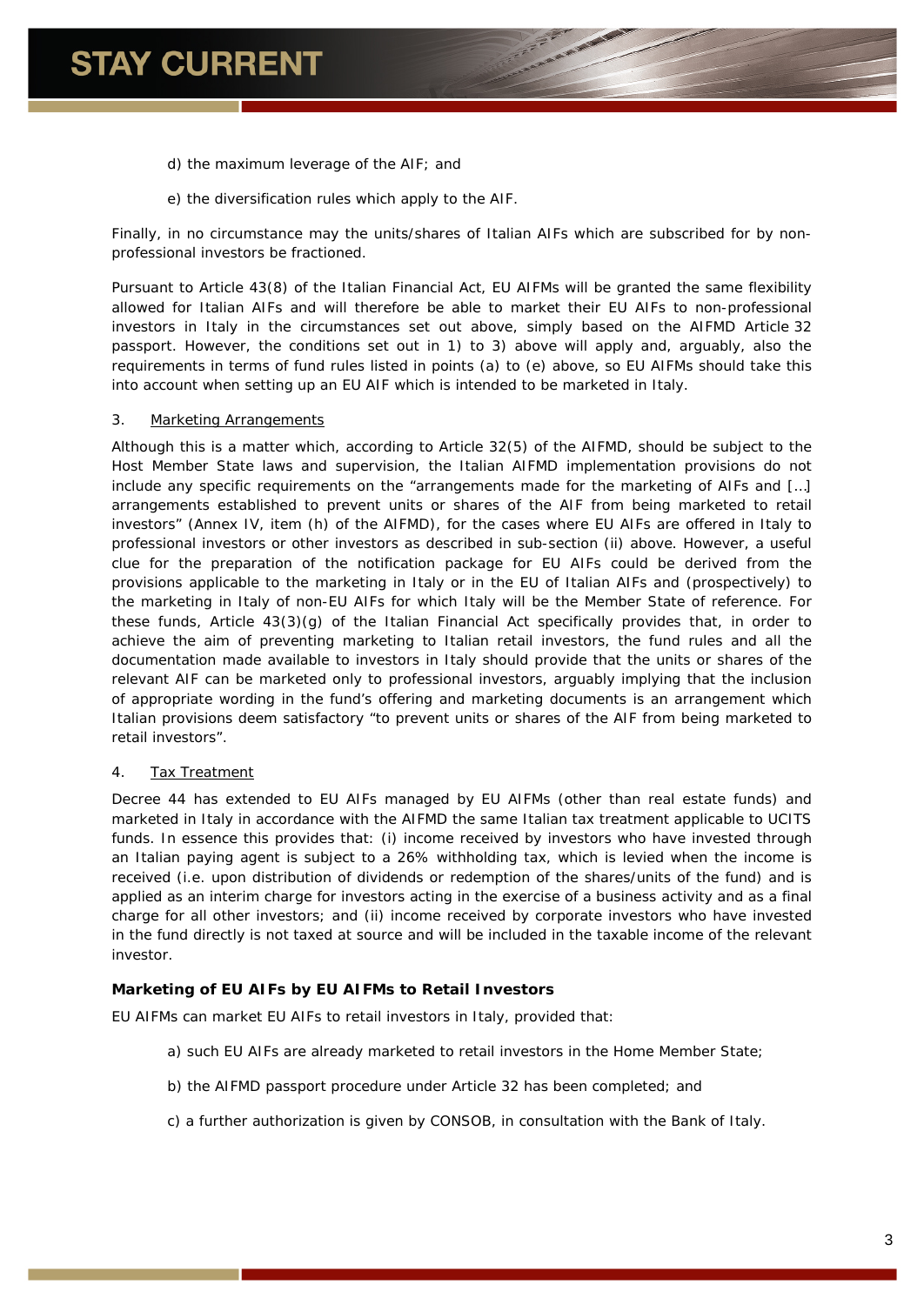Under the draft CONSOB regulation, the authorization procedure will last 20 days for closed-ended AIFs and 60 days for open-ended AIFs. Regarding the offering documents, closed-ended AIFs will be able to rely on the prospectus prepared in accordance with the Prospectus Directive and duly notified to CONSOB, whilst open-ended AIFs will be required to prepare a prospectus (substantially in the form required for Italian UCITS funds) and a KIID (substantially in the form required under the UCITS IV Directive).

The requirements which AIFs must meet in order to be authorized are very similar to those which currently apply within the Bank of Italy authorization procedure for the marketing of foreign non-UCITS funds. They include, *inter alia*: (i) consistency of the operational model and risk management and diversification measures of the AIF, as well as of the provisions governing the depositary, with those applicable to Italian AIFs; (ii) evidence of prior marketing to retail investors in the Home Member State; (iii) appointment of a paying agent and investors relations agent in Italy; and (iv) delivery of a summary of the marketing strategy which the AIF intends to follow in Italy. With a provision which will hopefully be changed upon issue of the final regulations, a translation in Italian is required for all documents in foreign language (including English) submitted to CONSOB within the authorization procedure.

EU AIFs (both open-ended and closed-ended) should use an Italian subscription form (having the contents detailed in CONSOB regulation) and will need prior authorization from CONSOB (to be granted within 60 days from request) before implementing any change to the fund's operational model, to the arrangements for the offering in Italy or to the documentation submitted during the original authorization procedure.

Open-ended EU AIFs which have been authorized to market to retail investors in Italy will be subject to very similar disclosure obligations to those applicable to UCITS funds.

#### *UCITS Funds*

The implementation of the AIFMD has had very limited impact on the provisions applicable to the marketing in Italy of foreign UCITS funds. However, the new notion of "marketing" of funds in Italy, though formally referred only to AIFs, should arguably be applicable also to the marketing of UCITS funds and provide a clearer scope to this (previously wholly undefined) concept. Furthermore, the provision according to which mentioning in the offering documents and in the marketing documentation that a certain product is reserved to professional investors is a satisfactory arrangement to prevent marketing to retail investors, could arguably prove useful also in the UCITS environment, where some uncertainty remains as to how information on share classes or funds reserved to professional investors can be made available (for example on websites).<sup>[8](#page-4-7)</sup>

#### *Non-EU AIFs Managed by EU AIFMs and AIFs Managed by Non-EU AIFMs*

The new provisions of the Italian Financial Act provide that the passport under Article 35 of the AIFMD (for non-EU AIFs managed by EU AIFMs) and the authorization and passport regime under Articles 37 to 41 of the AIFMD (for AIFs managed by non-EU AIFMs) will be the only ways of entry of these funds into Italy. This would mean that:

(i) in the future, after the entry into force of the delegated act of the Commission referred to in Article 67 (6) of the AIFMD, there will be no parallel private placement regime in Italy within the meaning of Articles 36 and 42 of the AIFMD; and

(ii) in the short term, as the old Bank of Italy authorization procedure for foreign non-UCITS funds appears to have been wholly abrogated and the relevant new provisions of